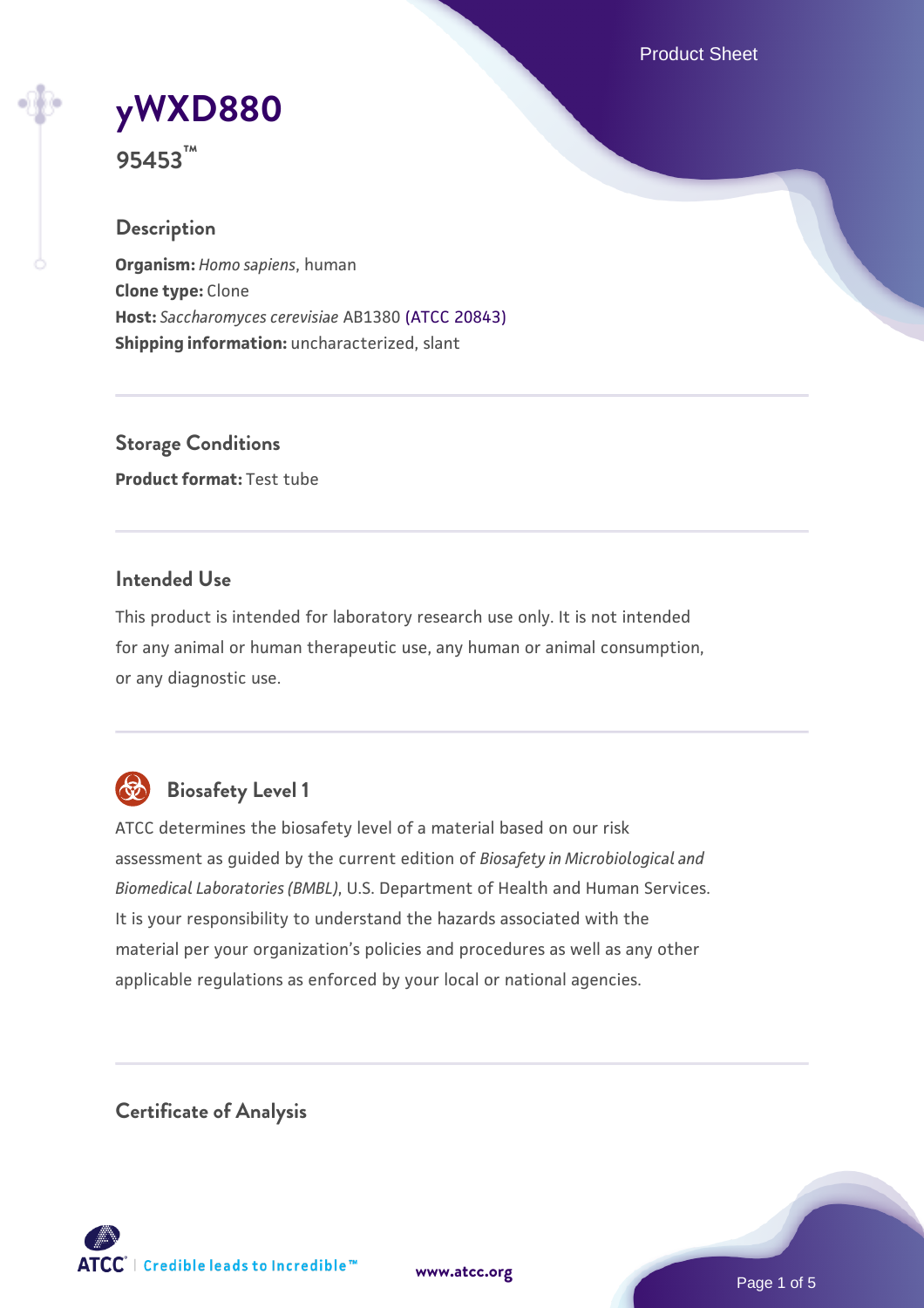## **[yWXD880](https://www.atcc.org/products/95453)** Product Sheet **95453**

For batch-specific test results, refer to the applicable certificate of analysis that can be found at www.atcc.org.

## **Insert Information**

**Type of DNA:** genomic **Genome:** Homo sapiens **Chromosome:** X X q28 **Gene name:** DNA Segment, single copy **Gene product:** DNA Segment, single copy [DXS2431] **Gene symbol:** DXS2431 **Contains complete coding sequence:** Unknown **Insert end:** EcoRI

## **Vector Information**

**Construct size (kb):** 220.0 **Intact vector size:** 11.454 **Vector name:** pYAC4 **Type of vector:** YAC **Host range:** *Saccharomyces cerevisiae*; *Escherichia coli* **Vector information:** other: telomere, 3548-4235 other: telomere, 6012-6699 Cross references: DNA Seq. Acc.: U01086 **Cloning sites:** EcoRI **Markers:** SUP4; HIS3; ampR; URA3; TRP1 **Replicon:** pMB1, 7186-7186; ARS1, 9632-10376

# **Growth Conditions**

**Medium:** 



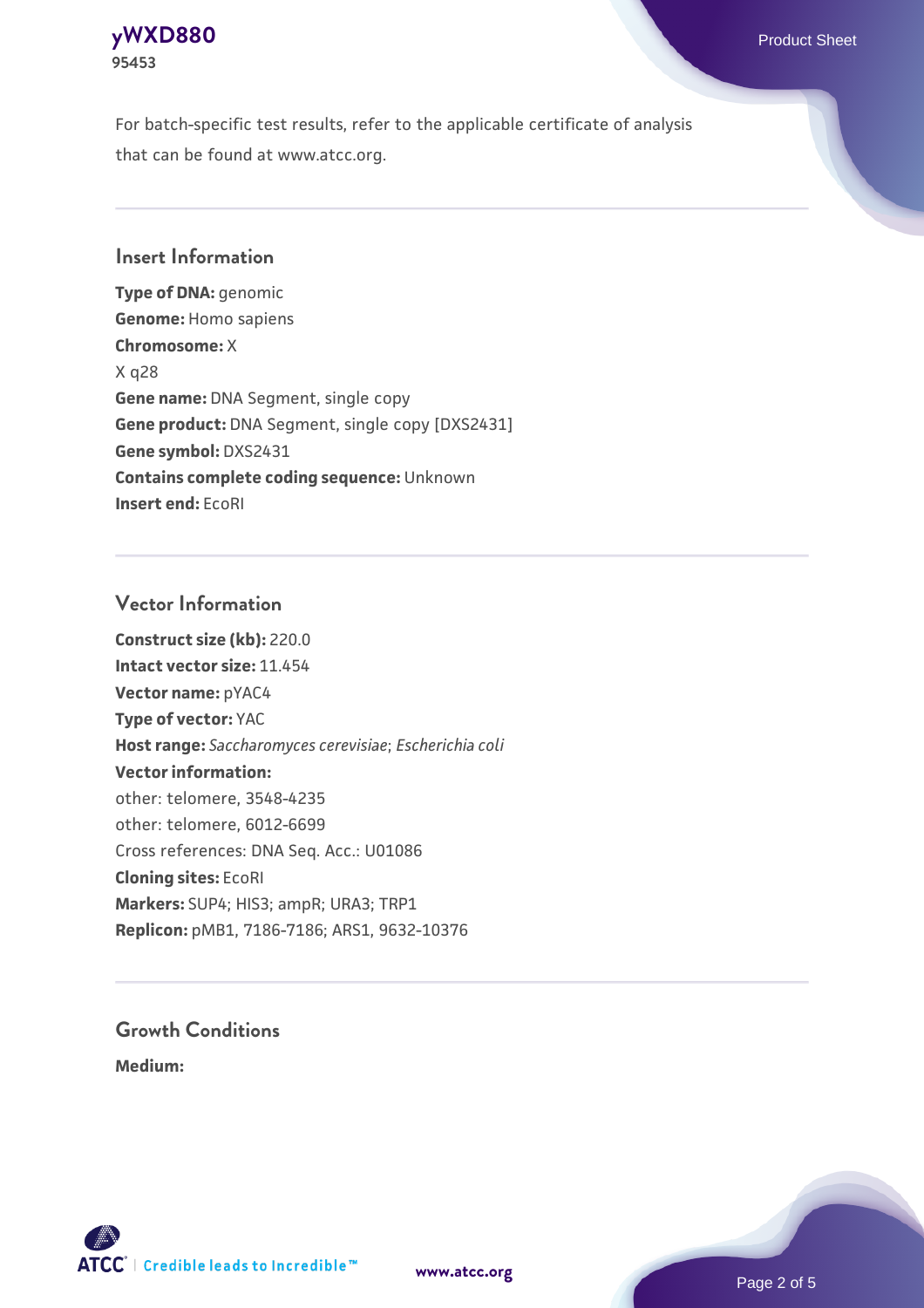**[yWXD880](https://www.atcc.org/products/95453)** Product Sheet **95453**

[ATCC Medium 1245: YEPD](https://www.atcc.org/-/media/product-assets/documents/microbial-media-formulations/1/2/4/5/atcc-medium-1245.pdf?rev=705ca55d1b6f490a808a965d5c072196) **Temperature:** 30°C

#### **Notes**

More information may be available from ATCC (http://www.atcc.org or 703- 365-2620).

## **Material Citation**

If use of this material results in a scientific publication, please cite the material in the following manner: yWXD880 (ATCC 95453)

## **References**

References and other information relating to this material are available at www.atcc.org.

#### **Warranty**

The product is provided 'AS IS' and the viability of ATCC® products is warranted for 30 days from the date of shipment, provided that the customer has stored and handled the product according to the information included on the product information sheet, website, and Certificate of Analysis. For living cultures, ATCC lists the media formulation and reagents that have been found to be effective for the product. While other unspecified media and reagents may also produce satisfactory results, a change in the ATCC and/or depositor-recommended protocols may affect the recovery, growth, and/or function of the product. If an alternative medium formulation or reagent is used, the ATCC warranty for viability is no longer



**[www.atcc.org](http://www.atcc.org)**

Page 3 of 5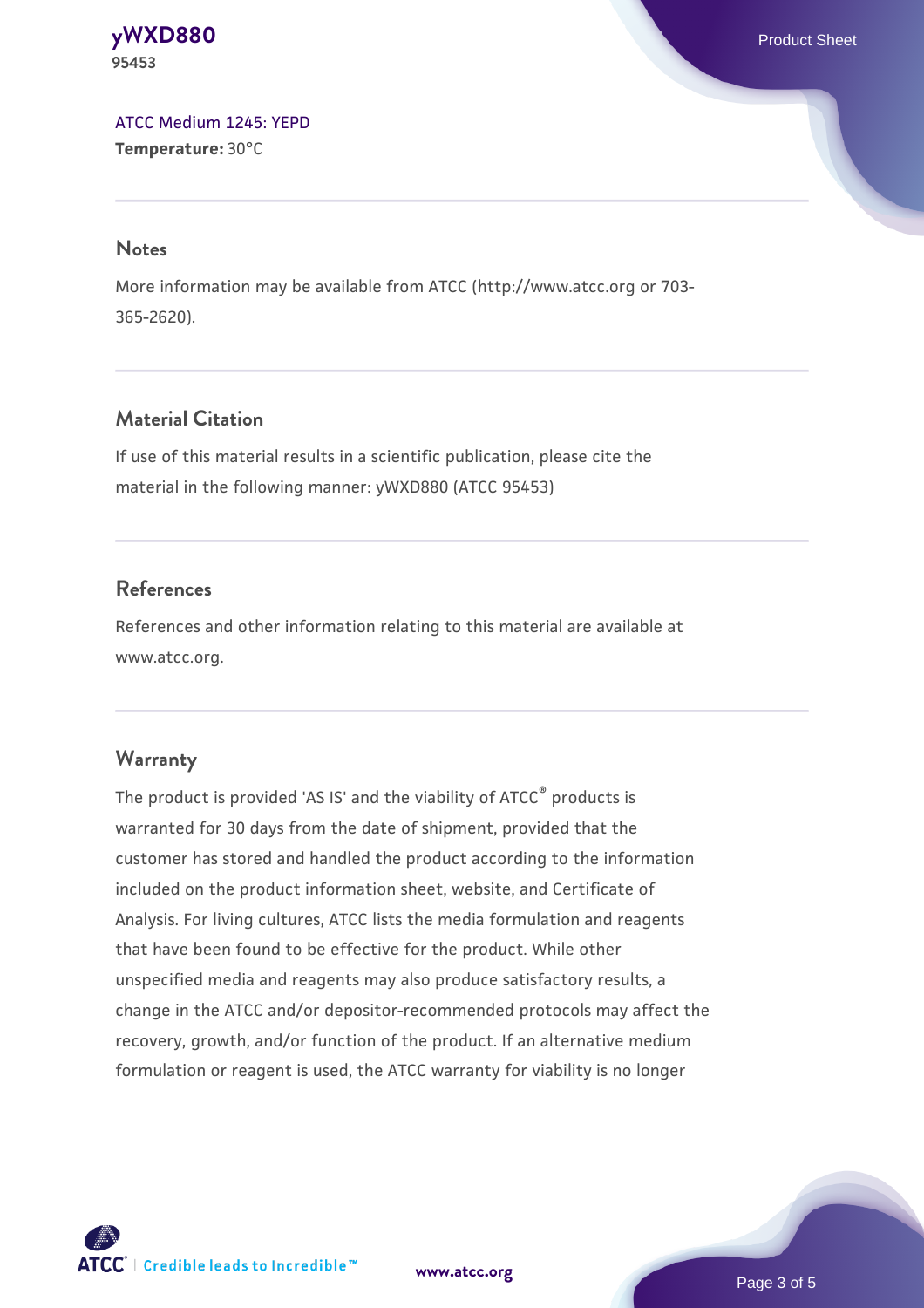**[yWXD880](https://www.atcc.org/products/95453)** Product Sheet **95453**

valid. Except as expressly set forth herein, no other warranties of any kind are provided, express or implied, including, but not limited to, any implied warranties of merchantability, fitness for a particular purpose, manufacture according to cGMP standards, typicality, safety, accuracy, and/or noninfringement.

#### **Disclaimers**

This product is intended for laboratory research use only. It is not intended for any animal or human therapeutic use, any human or animal consumption, or any diagnostic use. Any proposed commercial use is prohibited without a license from ATCC.

While ATCC uses reasonable efforts to include accurate and up-to-date information on this product sheet, ATCC makes no warranties or representations as to its accuracy. Citations from scientific literature and patents are provided for informational purposes only. ATCC does not warrant that such information has been confirmed to be accurate or complete and the customer bears the sole responsibility of confirming the accuracy and completeness of any such information.

This product is sent on the condition that the customer is responsible for and assumes all risk and responsibility in connection with the receipt, handling, storage, disposal, and use of the ATCC product including without limitation taking all appropriate safety and handling precautions to minimize health or environmental risk. As a condition of receiving the material, the customer agrees that any activity undertaken with the ATCC product and any progeny or modifications will be conducted in compliance with all applicable laws, regulations, and guidelines. This product is provided 'AS IS' with no representations or warranties whatsoever except as expressly set forth herein and in no event shall ATCC, its parents, subsidiaries, directors, officers, agents, employees, assigns, successors, and affiliates be liable for indirect, special, incidental, or consequential damages of any kind in connection with or arising out of the customer's use of the product. While reasonable effort is made to ensure authenticity and reliability of materials on deposit, ATCC is not liable for damages arising from the misidentification or



**[www.atcc.org](http://www.atcc.org)**

Page 4 of 5